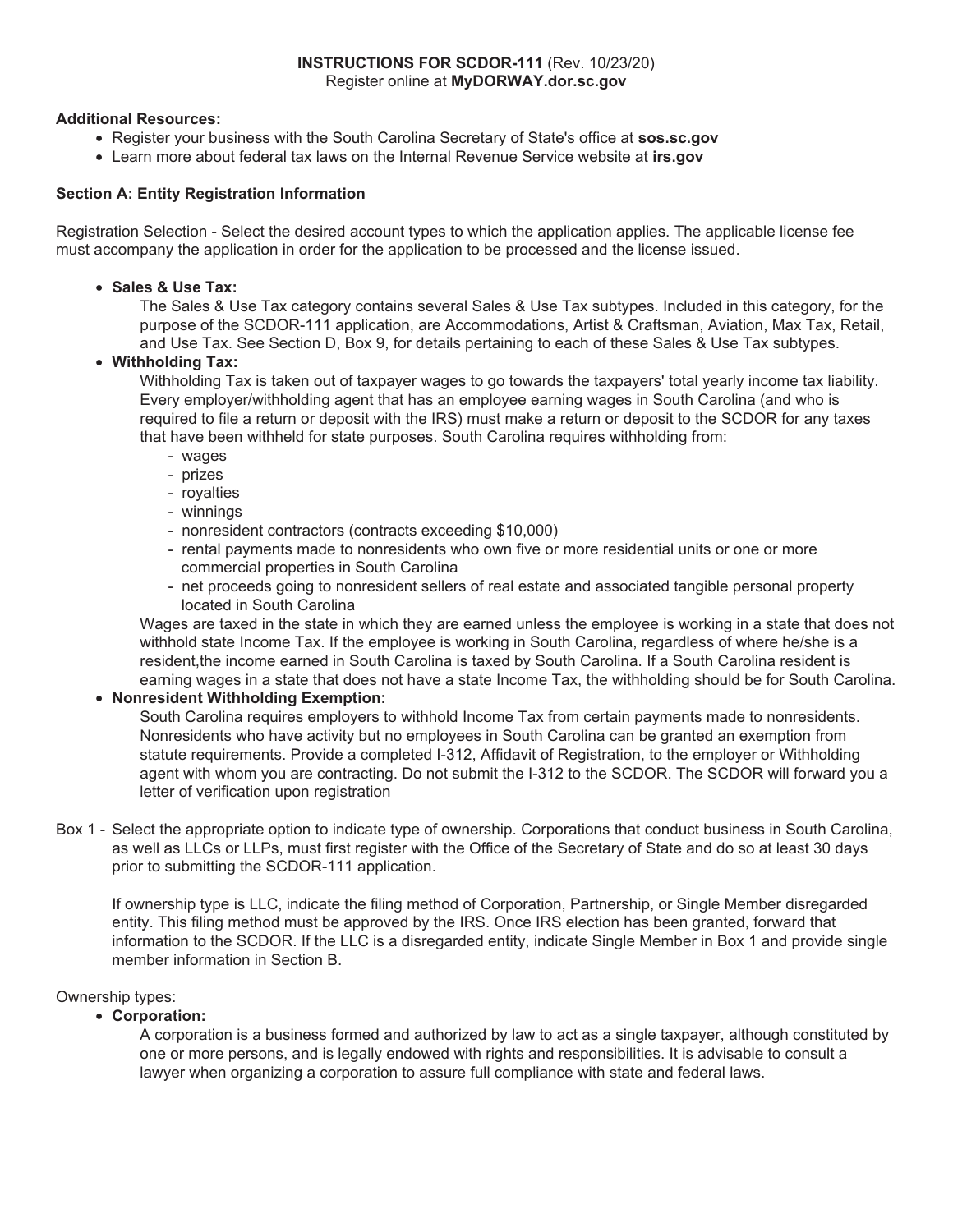# • **Limited Liability Company (LLC):**

A limited liability company is an unincorporated business association that provide its owners (members) limited liability and flexible management and financial alternatives. An LLC provides the limited personal liability of corporations. An LLC can elect to be taxed as a corporation. A multiple member LLC not taxed as a corporation is taxed as a partnership.

- **Note on Single Member LLCs:** A Single member LLC that does not elect to be taxed as a corporation for federal income tax purposes is said to be "disregarded" for state tax purposes, in the sense that it is not considered to be an entity separate from its owner. The revenue, expense, income, assets, liabilities, and equity of the disregarded entity will flow up to the owner from the corporation as if it were a division of the owner. Therefore, a single member who is a corporation reports income from the single member LLC as income from one of its divisions. For an individual member income from a single member LLC is most likely Schedule C income.

# • **Partnership:**

A partnership is a legal entity that is jointly owned by two or more entities. As in the sole proprietorship, the owners are personally responsible for all debts of the business, even those in excess of the amount invested in the business.

# • **Sole proprietorship:**

A sole proprietorship is a business owned by an individual who is solely responsible for all aspects of the business. The owner is personally responsible for all debts of the business, even in excess of the amount invested in the business.

Box 2 - Enter the Federal Employer Identification Number or Social Security Number to be utilized for registration.

- FEIN Contact the IRS and apply for an FEIN using Form SS-4.
- SSN When applying as a Sole Proprietorship, enter the Social Security Number. See the Social Security Privacy Act on the SCDOR-111. Sole Proprietors registering for Withholding are required to obtain an FEIN.

Box 3 - Enter legal name and any applicable "Doing Business As" (DBA) name.

Box 4 - Indicate the status of your CL-1 (Initial Report of Corporations) fee. This is not applicable for Sole Proprietors.

Box 5 - Enter the state and date of incorporation for the entity.

## **Section B: Owner, Partner, Officer, and Member Information**

Enter the Social Security Number, printed name, title, phone number, home address, and percentage of ownership, for all owners, partners, officers, and members. Do not include limited partners.

## **Section C: Business Addresses**

- Mailing Enter the complete mailing address for the business.
- Location or Physical Address Enter the complete physical location of the business including any suite or unit letters and numbers. This address cannot be a PO Box nor any other mail service center address. Municipality is required.

## **Section D: Account Details Retail License - \$50, Artist & Craftsman's License - \$20, Use Tax Certificate - No Fee**

Box 6 - Describe the main business activity:

- Retail Describe the products to be sold (apparel, furniture, cars, groceries, etc.).
- Manufacturing Describe the products to be manufactured.
- Service Describe the type of service to be offered.

#### Box 7 - Enter the opening date of the account:

- Retail and Use Tax accounts cannot be issued more than 90 days from the date of the application.
- For Use Tax accounts, enter the date of registration.
- For Accommodations, Artist & Craftsman, Aviation Tax, Max Tax, or Retail Tax accounts, enter the first date of anticipated sales or the first date the retail license is needed to purchase supplies or products.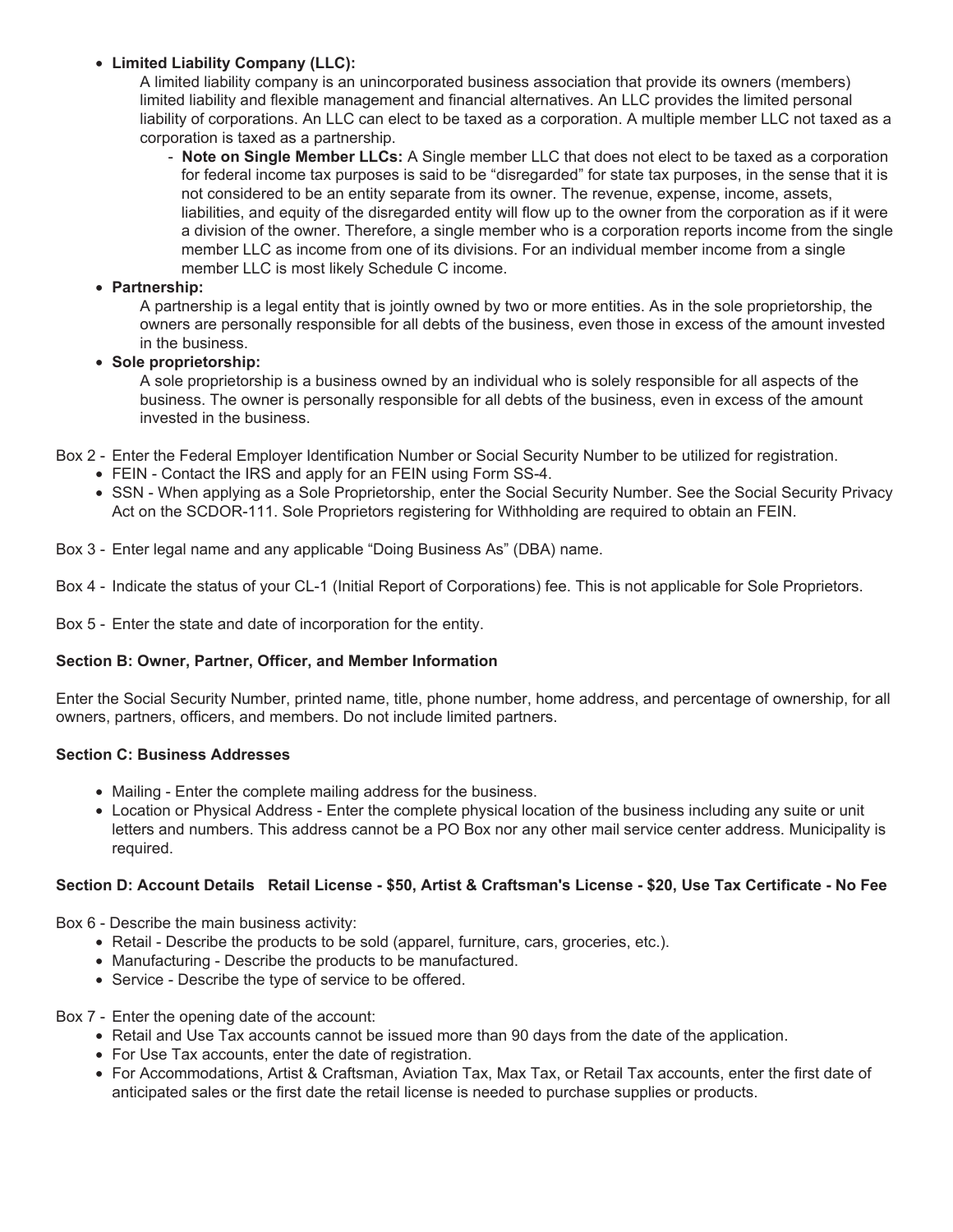Box 8 - Select the account's filing frequency.

- Monthly Accounts are required to file monthly returns unless they are utilized for seasonal or casual sales.
- Seasonal Accounts who only make sales in specific months must indicate the months they plan to be active.

Accounts are required to file a return by the 20th of the month for all active months, even if no sales were made. If the 20th falls on a weekend or holiday, returns are due on the next business day.

Box 9 - Select the appropriate option to indicate the desired Account Subtype:

- Accommodations
	- The rental of transient accommodations is subject to a 2% Accommodations Tax in addition to the 5% Sales Tax, and any applicable Local Tax.
	- If you rent out rooms or spaces at hotels, campgrounds, boarding houses, mobile home parks, etc., you are required to obtain a retail license.
	- Rentals of the same room to the same person for at least 90 continuous days are not subject to the tax.
	- If you rent a room in the house in which you live and the house has less than six bedrooms, you are exempt from the tax.
	- If you rent transient accommodations for no more than one week each calendar quarter, you are not required to obtain a retail license, but you still must report and pay the tax annually.
- Artist & Craftsman Artists and crafters sell products that they have created or assembled at arts and crafts shows and festivals within South Carolina. They may obtain a permanent retail license from the SCDOR for \$20. Artists and crafters must charge and collect the 6% statewide Sales and Use Tax along with any applicable counties 1% Local Sales Tax. Generally, all retail sales are subject to Sales Tax.
- Aviation Tax Sales and Use Tax is imposed on aviation gasoline sold for use in airplanes.
- Max Tax This is due on boats, airplanes, self-propelled light construction equipment with compatible attachments limited to a maximum of 160 net engine horsepower, and other items not subject to the Infrastructure Maintenance Fee.
- Retail Sales tax is imposed on the sales at retail of tangible personal property and certain services.
- Use Tax Use Tax is imposed on the storage, use, or consumption of tangible personal property on which South Carolina Sales Tax has not been previously paid.
- Box 10 Select the appropriate North American Industry Classification System (NAICS) Code to indicate type of business.
- Box 11 Select the appropriate options to indicate which of these items will be sold, or if the entity is providing a service to wireless users in South Carolina.
- Box 12 Select the appropriate options to indicate how and where sales will be made.

## **Section E: Account Details - Withholding**

Box 13 - Enter the anticipated date of first payroll. This date will be used as the open date of the Withholding account. The quarter where this anticipated date falls will be the first quarter that a Withholding Tax return is due. If payroll occurs in a later quarter, a quarterly Withholding return must still be filed for the quarter containing the open date.

 A closed Withholding account can only be reopened if done so in the same calendar year it was closed. To reopen, enter **REOPEN** and the reopen date. Then enter the closed account's file number in Box 14.

- Box 14 Sole Proprietors registering for Withholding Tax are required to obtain an FEIN.
- Box 15 Select the appropriate option for the residency status of the employer or Withholding agent. Residency status determines when Withholding **payments** are remitted to South Carolina.
	- Resident Business The principal place of business is inside South Carolina. Resident employers or Withholding agents are required to pay Withholding Taxes at the same time that federal payments are due.
	- Nonresident Business The principal place of business is outside South Carolina. Nonresident employers or Withholding agents are required to pay either quarterly or monthly. If the South Carolina State tax liability is less than \$500 for the quarter, the payment is due by the last day of the month following the end of the quarter. If the liability reaches \$500 or more during the quarter, the payment is due by the 15th of the following month.